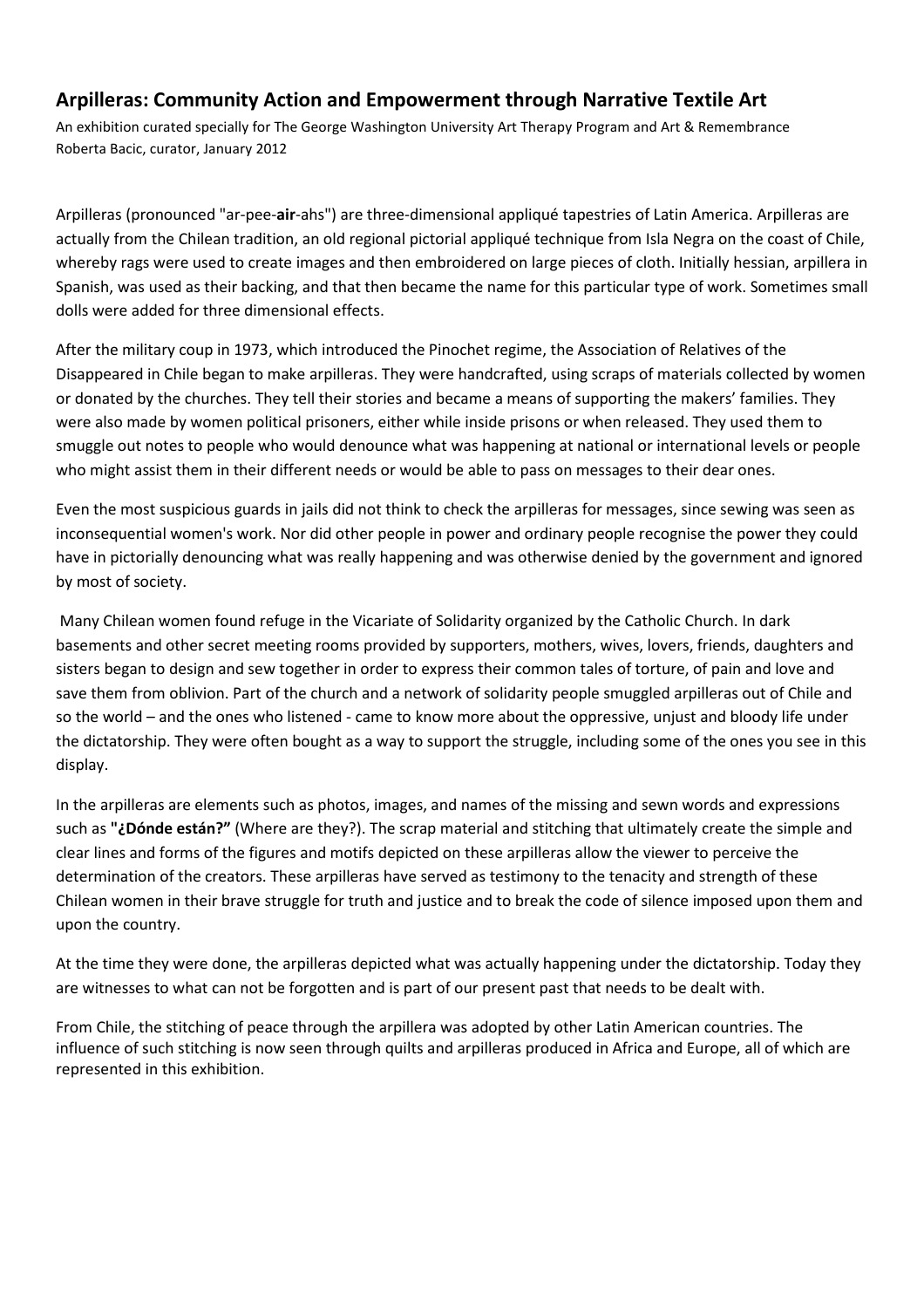### **Corte de agua en una población / Water cut in a población**

Unknown workshop, c.1979, Chile, courtesy of Kinderhilfe Chile-Bonn



This is a traditional arpillera with the mountains of Chile and the sky and sun colorfully depicted in the background. It is from the first decade of the Pinochet dictatorship in Chile and it depicts the hardship of the people in a poor community. Is this an indication of the arpilleristas' sense of courage and empowerment that underlies many of the messages in these tapestries. The community has had their water cut off, forcing them to go some distance to collect buckets of water for domestic and personal needs. It is a reminder that the poor were much oppressed. In spite of this, the community is pulling together and boys are helping the women fill their buckets. This community in solidarity has found ways to cope with their difficult circumstances.

Such situations recurred often during the regime and poor women were forced to find their voice. They realized that it was not enough to write complaints to the local newspapers, which were censored in any case. Rather, they learned they must find different outlets, different ways to make their voices heard.

#### **La gente necesita trabajar/ People need work**

Unknown workshop, c.1975, Chile, courtesy of Rosario Miralles, Spain



In this small political arpillera we can see how an important element of daily life is being portrayed: the shortage of work. The men and women depicted appear to be discussing their worries about unemployment, perhaps having come to the municipality building to seek work and have seen the no vacancies sign hung on its door. In keeping with the arpillera tradition, the sun still shines from behind the mountains, reflecting, perhaps, that there is still hope. This arpillera has had an

adventurous history. Made in Chile c.1975, then brought to Ireland by a Spanish priest who had received it from a priest in Chile; the priest bestowed it to his sister, an activist with Chilean women's solidarity groups, thence to the curator.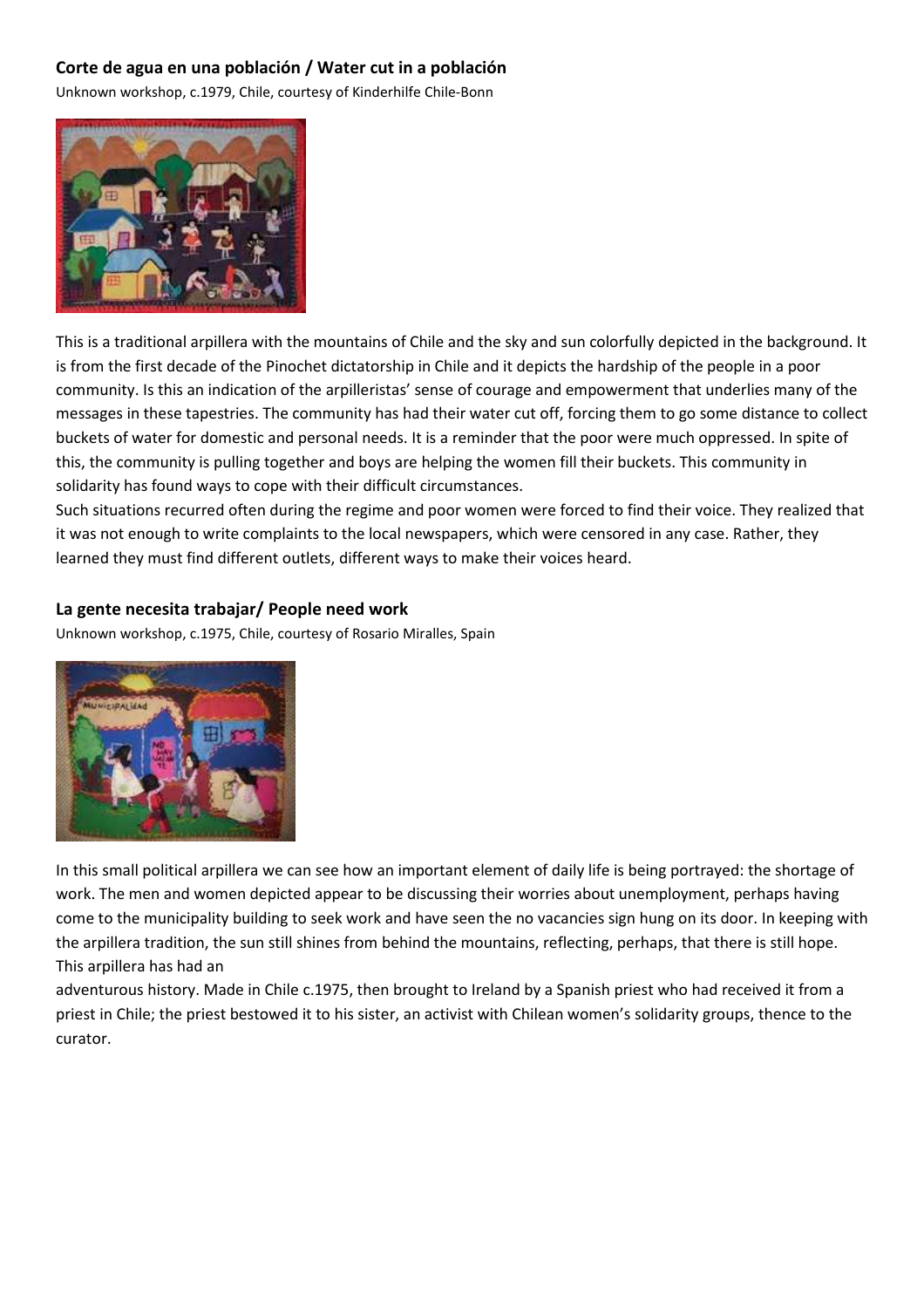## **Carabineros tumbando olla común** / **Police tumbling soup kitchen**

Unknown workshop, c.1978, Chile, courtesy of Kinderhilfe Chile-Bonn



In this sombre traditional arpillera there is no sun in the sky and the hills are made in one flat red color. In the background, poor villagers use wires to tap into the main power supply. Racked with poverty, these villagers cannot afford to pay for their electricity. The community has decided to prepare a soup kitchen. It is distressing to see that the scene depicts an armed policeman tumbling the whole soup pot onto the ground and the young people approaching the place with their soup plates in their hands will have no food today. A police car is standing by, further intimidating the local people.

#### Lavandería <sup>•</sup> Santa María <sup>•</sup> / Santa Maria Laundrette

Unknown workshop, c. 1975, Chile courtesy of Lala & Austin Winkley



The colorful images of this arpillera from an unknown Chilean workshop belies the fact that it was created in the mid-1970s, in the relatively recent aftermath of the Pinochet dictatorship that came to power in 1973. While demonstrating the physically hard life of the women who must scrub and wash and beat the dust from the clothes that are brought there, it also reflects on the continuity of life in the midst of chaos. In this work there is a kind of peace, shown in the daily routine acts of cleaning, even when peace is unattainable in the bigger picture. The creating of the arpilleras could also be therapeutic. As Violeta Morales wrote: "*I put all my energy into the arpillera workshop; it was sometimes the only thing that kept me balanced emotionally. There I found people who*  were suffering from the same thing and trying to help them sometimes helped me with my own tragedy." (Violeta Morales, quoted by Marjorie Agosín*)*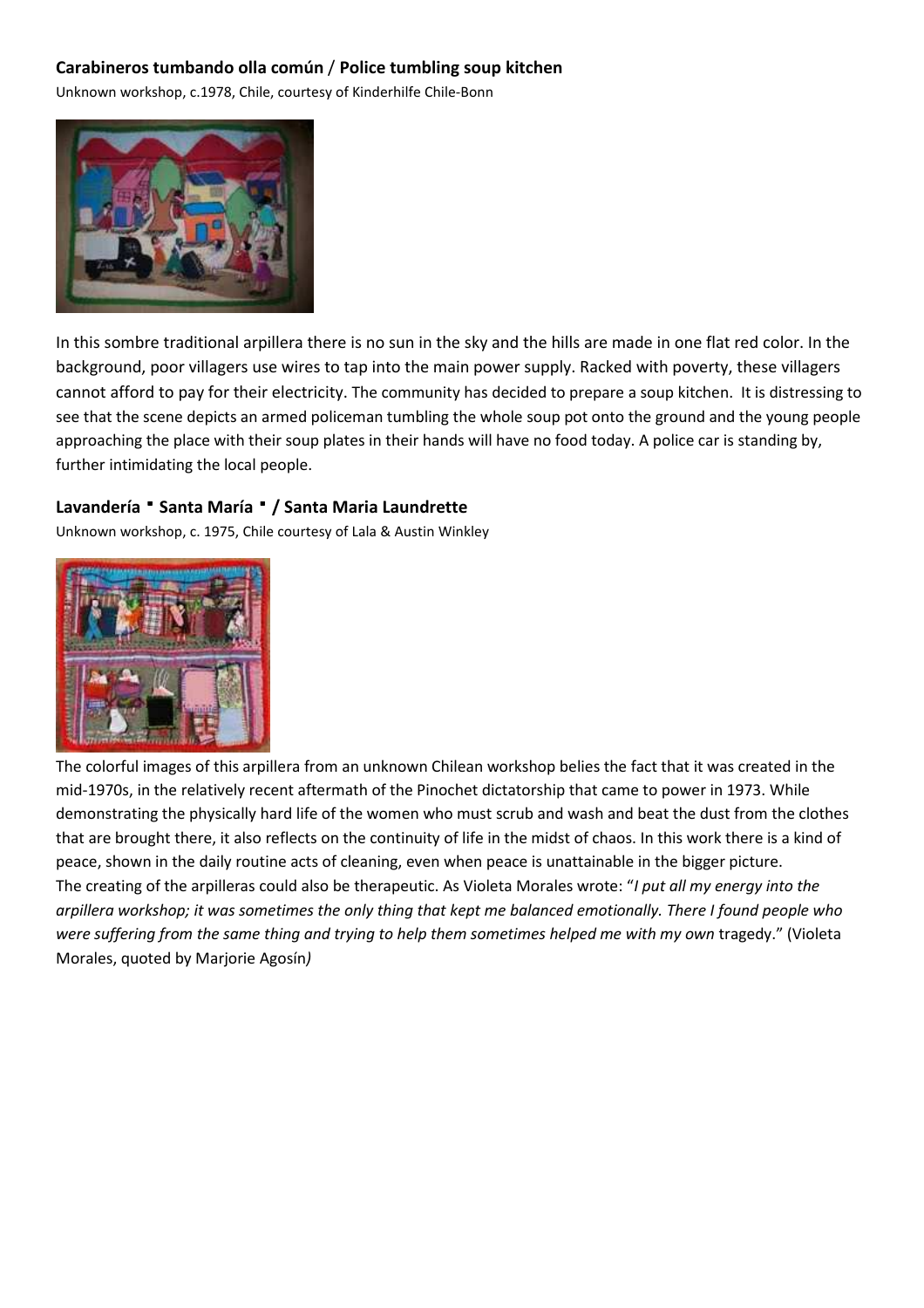## **Vamos a la playa en micro / Lets go to the beach by bus**

Unknown workshop, c.1977, Chile, courtesy of Kinderhilfe Chile—Bonn



Made in an unknown arpillera workshop, most likely in Santiago, during some of the worst years of the Pinochet dictatorship, this piece depicts a scene so far from the violence of disappearances and torture of the time that it seems like another world. By continuing to find pleasure in the midst of repression and fear, the trips to the beach are a form of peaceful protest against the regime and suggest hope for better days in the future. Ovalle Negrete is the route of a popular bus that conveys memories of a day journey to the beach of working class families, when holidays are not financially possible, and at a time when to keep alive warm memories from good times lived with the missing ones seems crucial.

## **Violencia en las calles de Santiago de Chile / Violence in the streets of Santiago de Chile**

Unknown workshop, c. 1979, Chile, courtesy of the curator



This is a traditional arpillera with the Andes Mountains of Chile and the moon and stars depicted in the background, placing the scene at night, probably under curfew. The word retén means police station. We can see an injured person in a puddle of blood and the police walking away. The scene does not make it clear who is responsible for the wounded person, though we certainly see that the police are not fulfilling their duty to look after the citizens. It is the people from the neighbourhood who are assisting the person. This arpillera is from the first decade of the Pinochet dictatorship in Chile and it depicts, as many others, the hardship of the people in a poor community.

From the sewing and crochet borders of the arpillera, we recognize that the woman who made it is not a skilled sewer, but she engages us nonetheless in portraying a distressing personal experience to avoid it being forgotten and to tell the world what is going on.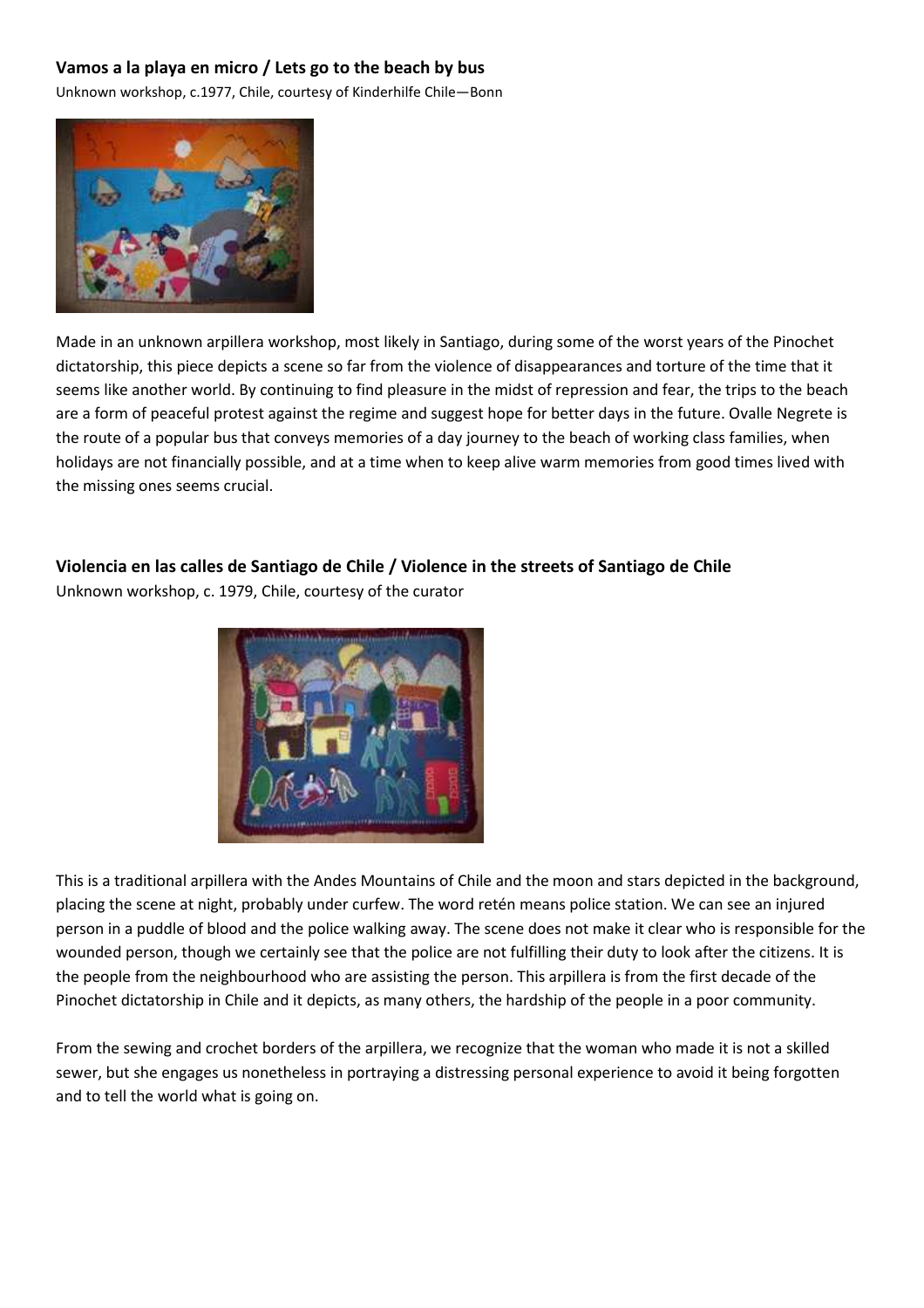#### **No going back**

Sonia Copeland, Northern Ireland, 2009, courtesy of the artist



More than ten years after the signing of the Good Friday Agreement that paved the way to peace after 30 years of conflict, civil society continued to hope that the problems of the past would never return. But, early in 2009, two incidents caused three deaths and people took to the streets to protest about them.

Sonia Copeland has made quilts for a long time but this is her first arpillera. She said: "My piece of work shows the Belfast City Hall, and in the foreground a representation of one of the cross-community demonstrations which followed the murders of Constable Stephen Carroll and Sappers Mark Quinsy and Patrick Asimkar by alleged Republican terrorists.

"This demonstration of support and solidarity for the victims and their families was important to me personally, as I had served in the Royal Ulster Constabulary during the worst years of The Troubles, and had suffered as a result of terrorist attacks on four occasions. It seemed to me that the peace won as a result of so much pain and suffering was once again to be snatched away. At the demonstration, I resolved that nothing and no-one would steal from my children the right to a peaceful life, which was stolen from me and my generation."

#### **Play today, pay tomorrow**

Irene MacWilliam, Northern Ireland, 2010, courtesy of the artist



This arpillera style piece made by a well known quilt maker places her personal concerns about the environment and the different aspects that we have to look at when dealing with this subject. She sets it in the first person by having children carry the balloons of the things we have badly affected in nature and all around us. It also shows the footprints of carbon we have left all over the world and the sand watch is showing us that time is starting to run out to repair this.

It seems particularly poignant that it is a child who carries the huge sand watch, a legacy we adults are leaving them to deal with. Irene Macwilliam's machine sewing skills are very present in her textiles. In her own words: "I am certainly not an arpillerista, though voice my concerns and recognize the power of this kind of textile narrative through my pieces that respond to the powerful arpilleras. I adopt the size, format and concerns, though I acknowledge I have not had such hard experiences as these women have, and sympathize with them and admire them."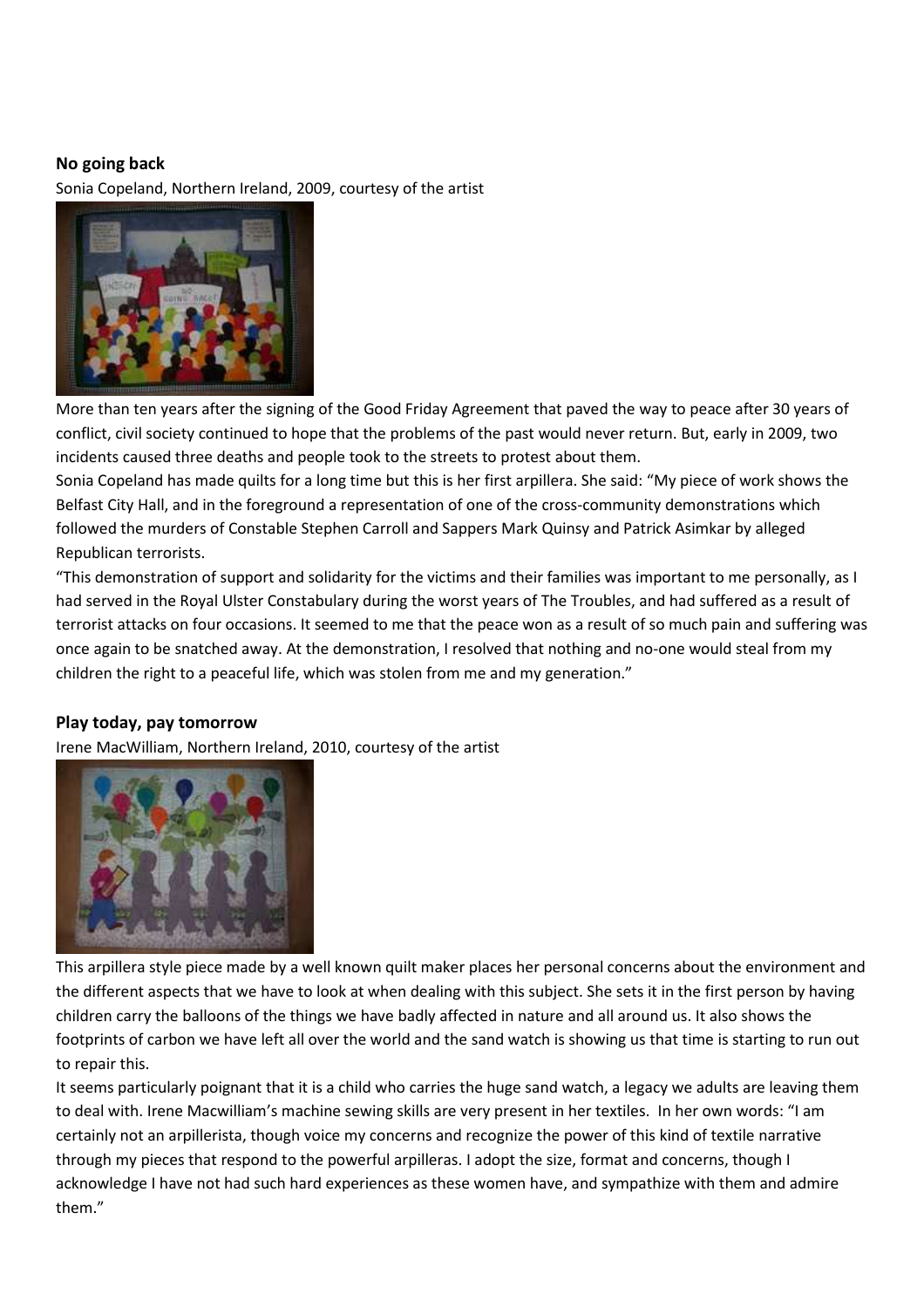#### **Will there be poppies, daisies and apples when I grow up?**

Irene MacWilliam, Northern Ireland, 2009, courtesy of the artist



Irene MacWilliam's work includes a quilt made up of 3161 different pieces of red material from around the world, representing all of those killed between 1969 and 1994 in the Northern Irish conflict. This piece expresses the maker's own worries for her grandchildren and the burden of anxiety and responsibility of her generation for climate change and an ever changing environment. In this arpillera, she reflects, in first person, the concerns affecting us globally via the language and world of a child: "Will there still be flowers and apples in the future?" Irene MacWilliam's detailed stitching symbols of passing time and carbon footprints all over the world make this piece vivid and hard-to forget. Irene's expertise in the use of machine sewing and appropriate use of fabrics is prominent in this piece she made especially for an exhibition at the Chilean Embassy in London and Consulate General in New York.

#### **Overdue, Overdrawn, Overextended: Rural Poverty in Ireland**

Deborah Stockdale, Ireland, 2009 made for Arpilleras That Cry Out, exhibition, courtesy of the artist



This piece reflects the terrible pressure being felt by members of the rural farming community in Ireland since the recession. In these cases, families and homes are disrupted by the violence of poverty and gnawing despair. Speaking on the theme that inspired her work, Deborah Stockdale has said: "Many of us are living lives of quiet desperation, with foreclosures and bankruptcies more and more common. Many farming families see no way forward".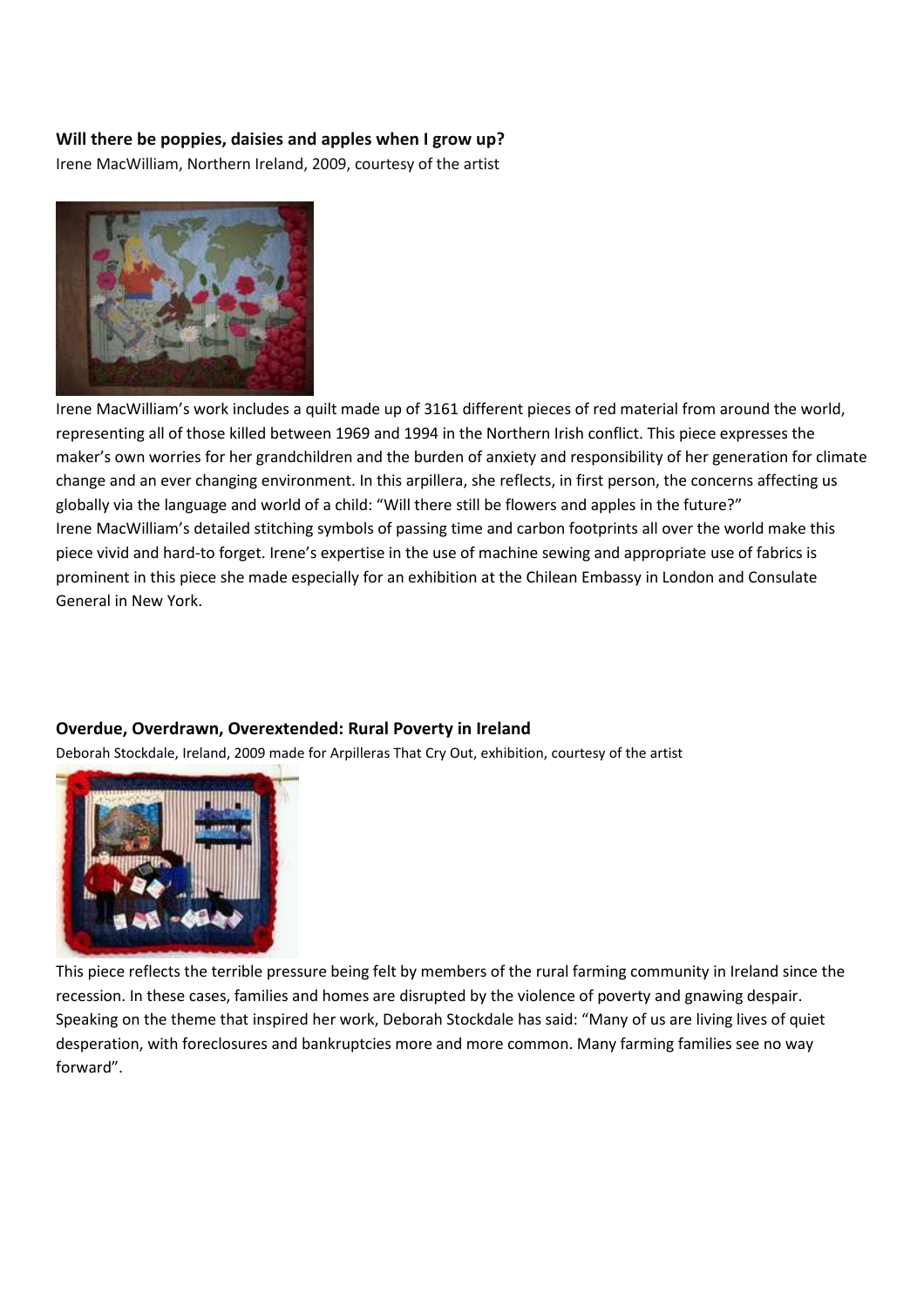#### **Any time and everywhere - Anna Frank's universality**

Heidi Drahota, German textile teacher and artist, 2011, courtesy of the artist



Heidi Drahota works in a secondary school with refugee children from different parts of the world and besides the textile craft, she works with them on issues and concerns that affect their lives and routines. This is her first arpillera as before she has always worked in bigger pieces. This has been her personal response to being part of exhibitions that included quilts and arpilleras. It is also her personal expression as a German profoundly affected by the Second World War, created after attending an arpillera workshop as part of the program that ran alongside the exhibition **The Human Cost of War** that took place at the Imperial War Museum in London, the Whitechapel Art Gallery, Saint Ethelburgah's Peace and Reconciliation Centre in 2009 and then Tower Museum, Derry, Northern Ireland in 2010. This piece has been on display with three other new pieces from around the world during the exhibition **Arpilleras of Chilean political resistance** at the Memorial da Resistência de São Paulo / Pinacoteca do Estado, Brazil, 2011.

**No to the dam** 

Linda Adams, from Ely, England, 2011



This arpillera was made by Linda Adams at the time the University of Cambridge hosted a solo exhibition of her work and which was accompanied by poetry reading from Chile. *The poetry of* **arpilleras** was hosted by the Centre of Latin American Studies which was the place where Linda Adams saw her first collection of arpilleras in 2008. **The** banners sewn into this arpillera read: **This dam was not necessary** and **How much more land are we to lose**? Linda Adams made four new pieces for the occasion and studied the history of the Mapuche people for over a year to prepare for it. The one depicted refers specifically to the Mapuche people's 81-day hunger strike in 2010, though it also connects to struggles in her own community to stop the building of a dam when she was a child. She also links this to other struggles on this issue in other countries.